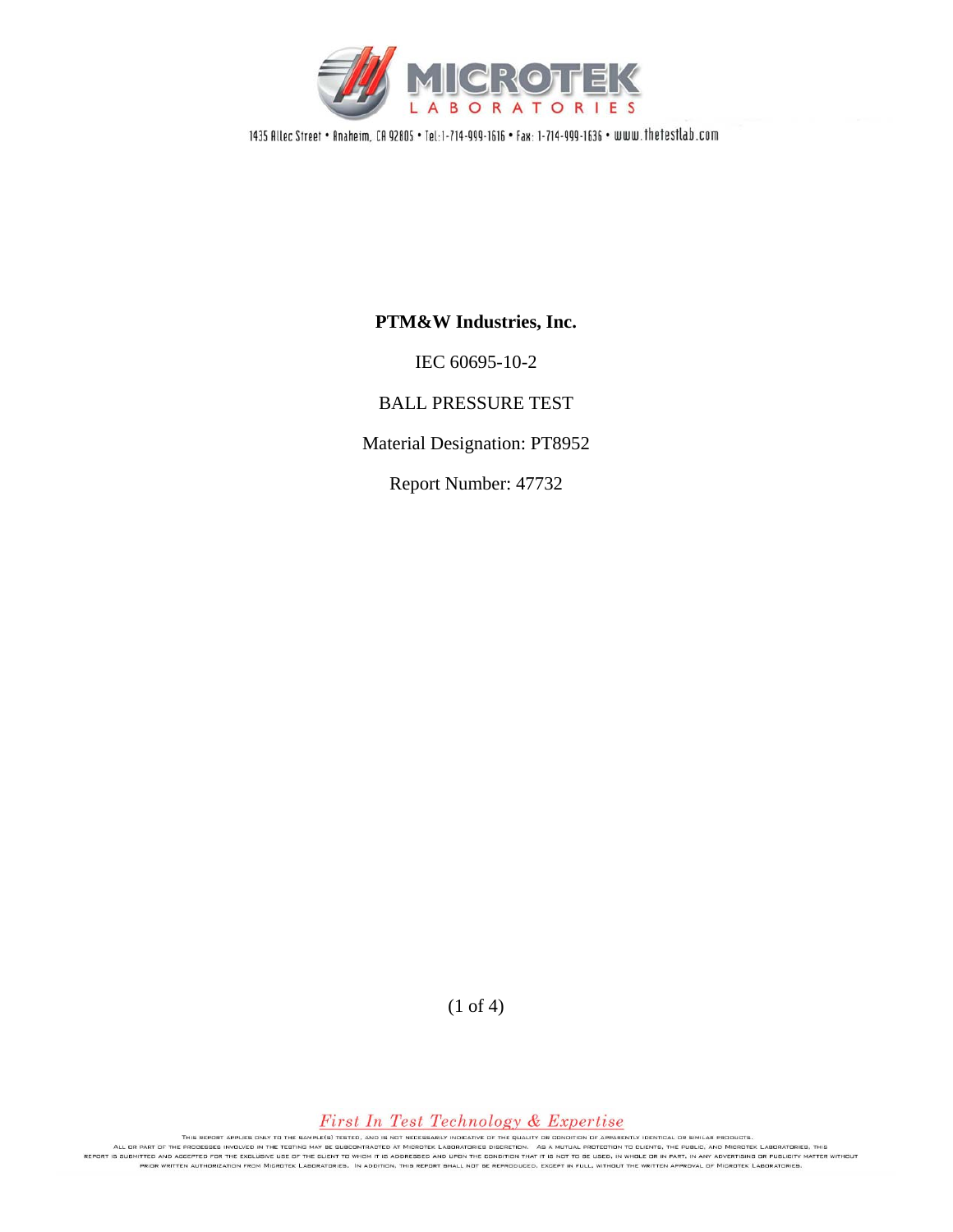

1435 Allec Street . Anaheim, CA 92805 Tel:1-714-999-1616 • Fax: 1-714-999-1636 www.thetestlab.com

#### **SUBMISSION IDENTIFICATION**

The following sample(s) were submitted and received in a suitable condition for testing:

TEST SAMPLES SUBMITTED: 2012/05/31

REPORT DATE: 2012/06/04

PURCHASE ORDER NUMBER: 23807

MATERIAL DESIGNATION: PT8952

COLOR: NC

**\* \* \* \* \*** 

IN ACCOUNT WITH:

PTM&W Industries, Inc.

10640 S. PAINTER AVE.

SANTA FE SPRINGS, CA 90670

Attention: Bill Romey

Report Number: 47732 (Page 2 of 4)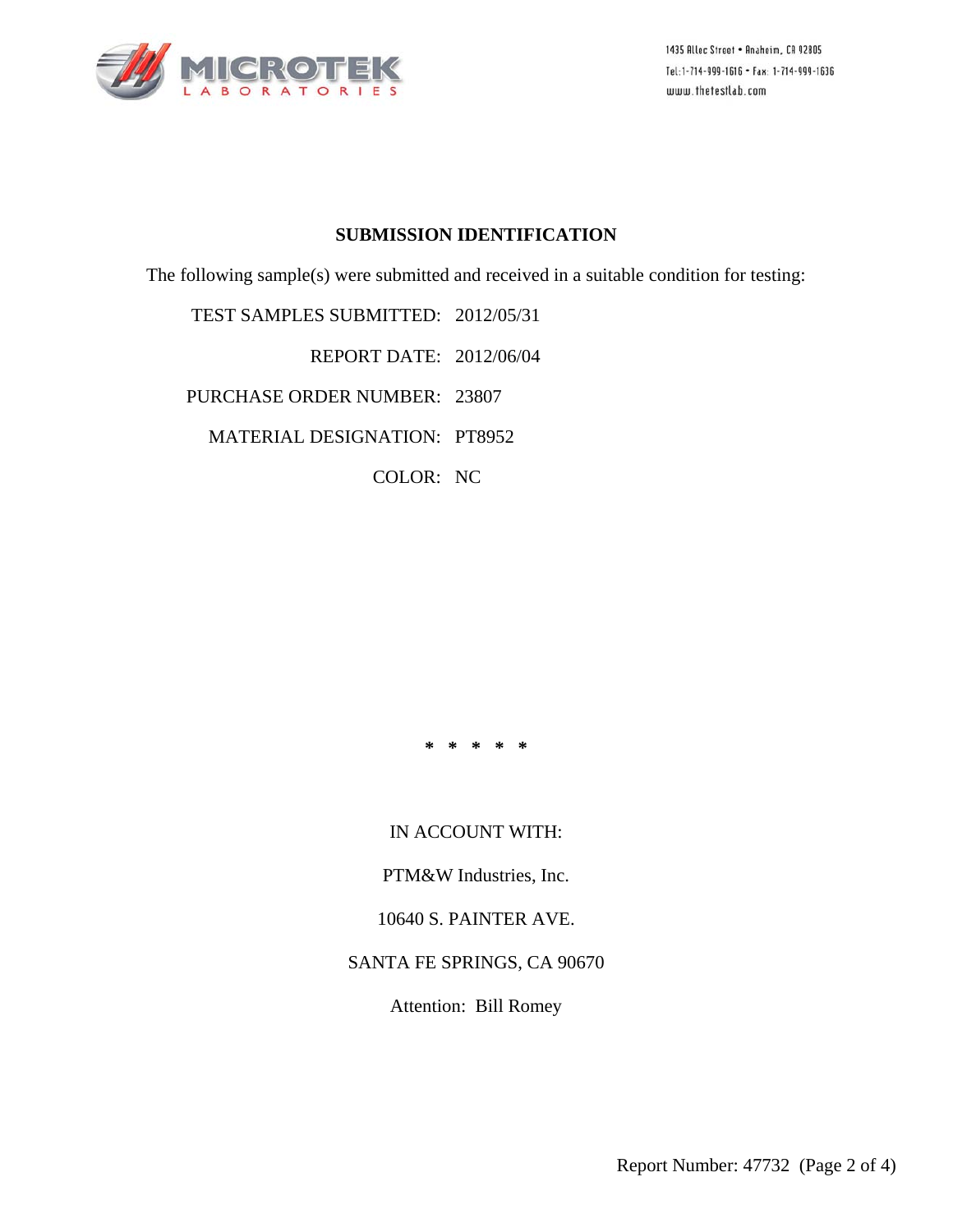

1435 Allec Street . Anaheim, CA 92805 Tel:1-714-999-1616 • Fax: 1-714-999-1636 www.thetestlab.com

## **BALL PRESSURE TEST**

### **REFERENCE**

IEC 60695-10-2;  $2<sup>nd</sup>$  Edition

#### **SPECIMENS**

One (1) sample measuring 52mm by 53mm with a thickness of 2.6mm were conditioned for a minimum of 24 hours at 15-35°C and 45% to 75% relative humidity.

#### **REQUIREMENT**

Customer requested a test temperature of 75°C.

#### **METHOD**

A forced air convection oven was allowed to stabilize for 18 hours at the test temperature. An hour before the test was start the sample platform and ball pressure apparatus were placed into the oven to stabilize at the test temperature.

After reaching equilibrium the sample was placed on the platform in the oven and the ball pressure apparatus was placed near the center of the samples and the oven was resealed. After 60 minutes  $(+2/-0)$ min) the sample was removed from the oven and dropped into a 1 liter flask of  $20\pm5^{\circ}$ C water within 10 seconds. The sample was allowed to remain in the water for  $6\pm 2$  minutes and was then removed and dried. Within 3 minutes the diameter of the indention was measured using a calibrated microscope.

The resulting indention shall be less then 2.0mm in diameter.

#### **RESULTS**

One sample was tested following the test method above and the resulting indentation was 1.6mm. The sample meets the requirements of the test method when conditioned at 75°C.